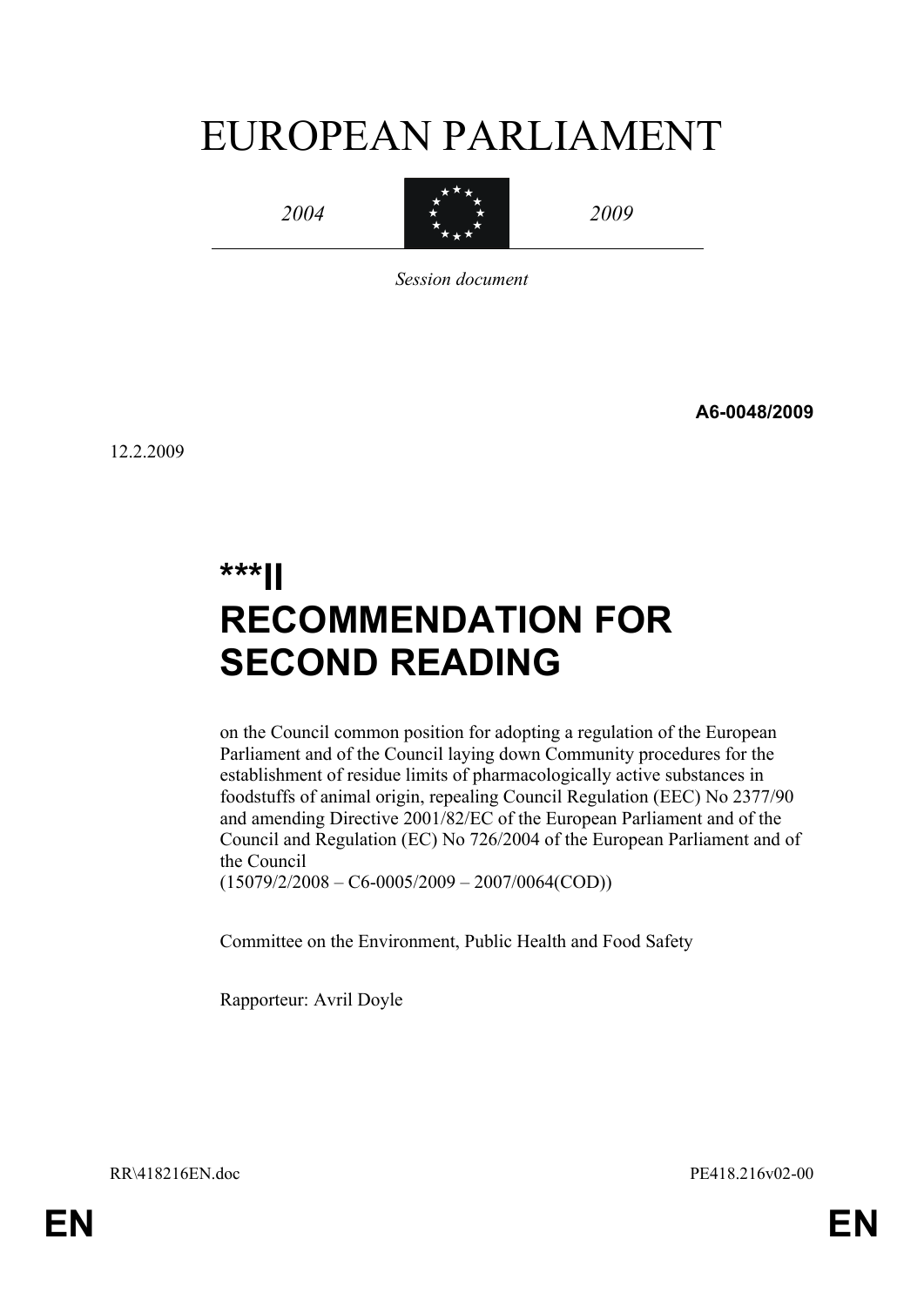| <b>Symbols for procedures</b> |                                                                   |  |
|-------------------------------|-------------------------------------------------------------------|--|
| $\ast$                        | Consultation procedure                                            |  |
|                               | majority of the votes cast                                        |  |
| **T                           | Cooperation procedure (first reading)                             |  |
|                               | majority of the votes cast                                        |  |
| **II                          | Cooperation procedure (second reading)                            |  |
|                               | majority of the votes cast, to approve the common position        |  |
|                               | majority of Parliament's component Members, to reject or amend    |  |
|                               | the common position                                               |  |
| ***                           | Assent procedure                                                  |  |
|                               | majority of Parliament's component Members except in cases        |  |
|                               | covered by Articles 105, 107, 161 and 300 of the EC Treaty and    |  |
|                               | Article 7 of the EU Treaty                                        |  |
| ***]                          | Codecision procedure (first reading)                              |  |
|                               | majority of the votes cast                                        |  |
| ***II                         | Codecision procedure (second reading)                             |  |
|                               | majority of the votes cast, to approve the common position        |  |
|                               | majority of Parliament's component Members, to reject or amend    |  |
|                               | the common position                                               |  |
| ***III                        | Codecision procedure (third reading)                              |  |
|                               | majority of the votes cast, to approve the joint text             |  |
|                               | (The type of procedure depends on the legal basis proposed by the |  |
| Commission.)                  |                                                                   |  |
|                               |                                                                   |  |
|                               |                                                                   |  |
|                               |                                                                   |  |
|                               |                                                                   |  |
|                               |                                                                   |  |

#### *Amendments to a legislative text*

In amendments by Parliament, amended text is highlighted in *bold italics***.** In the case of amending acts, passages in an existing provision that the Commission has left unchanged, but that Parliament wishes to amend, are highlighted in **bold**. Any deletions that Parliament wishes to make in passages of this kind are indicated thus: [...]. Highlighting in *normal italics* is an indication for the relevant departments showing parts of the legislative text for which a correction is proposed, to assist preparation of the final text (for instance, obvious errors or omissions in a given language version). Suggested corrections of this kind are subject to the agreement of the departments concerned.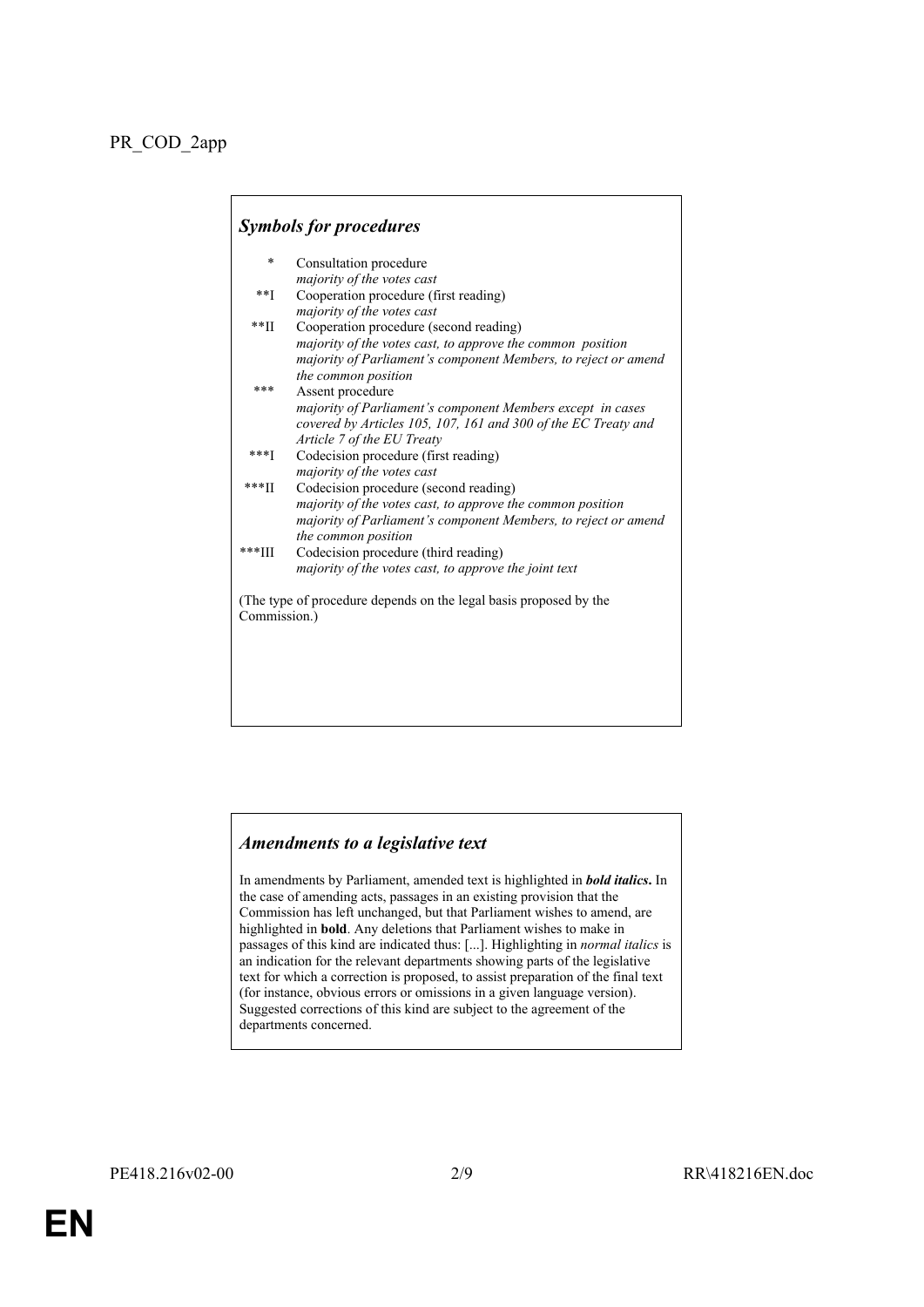## **CONTENTS**

|                                                    | - - - - |
|----------------------------------------------------|---------|
| DRAFT EUROPEAN PARLIAMENT LEGISLATIVE RESOLUTION 3 |         |
|                                                    |         |
|                                                    |         |

## **Page**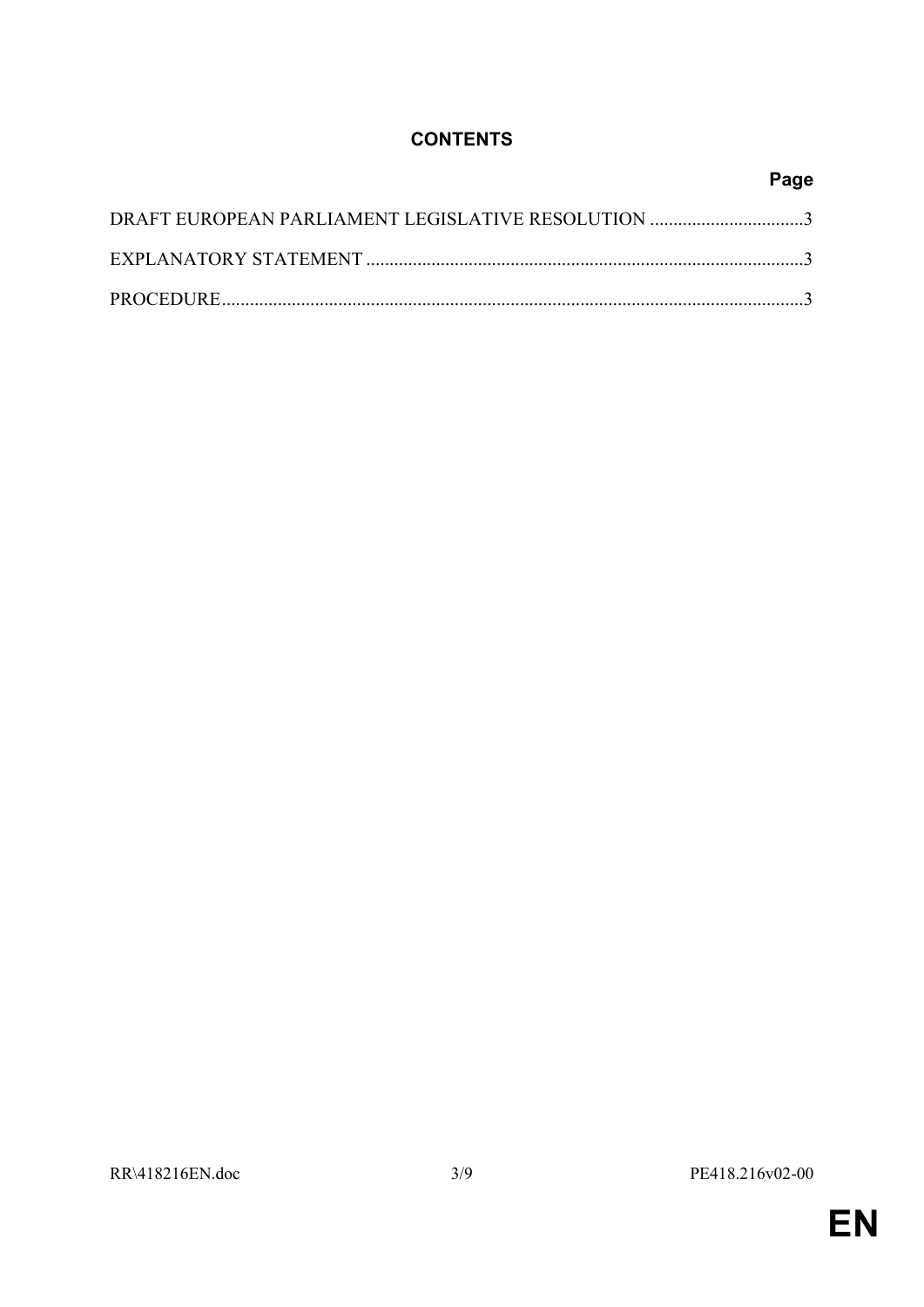PE418.216v02-00 4/9 RR\418216EN.doc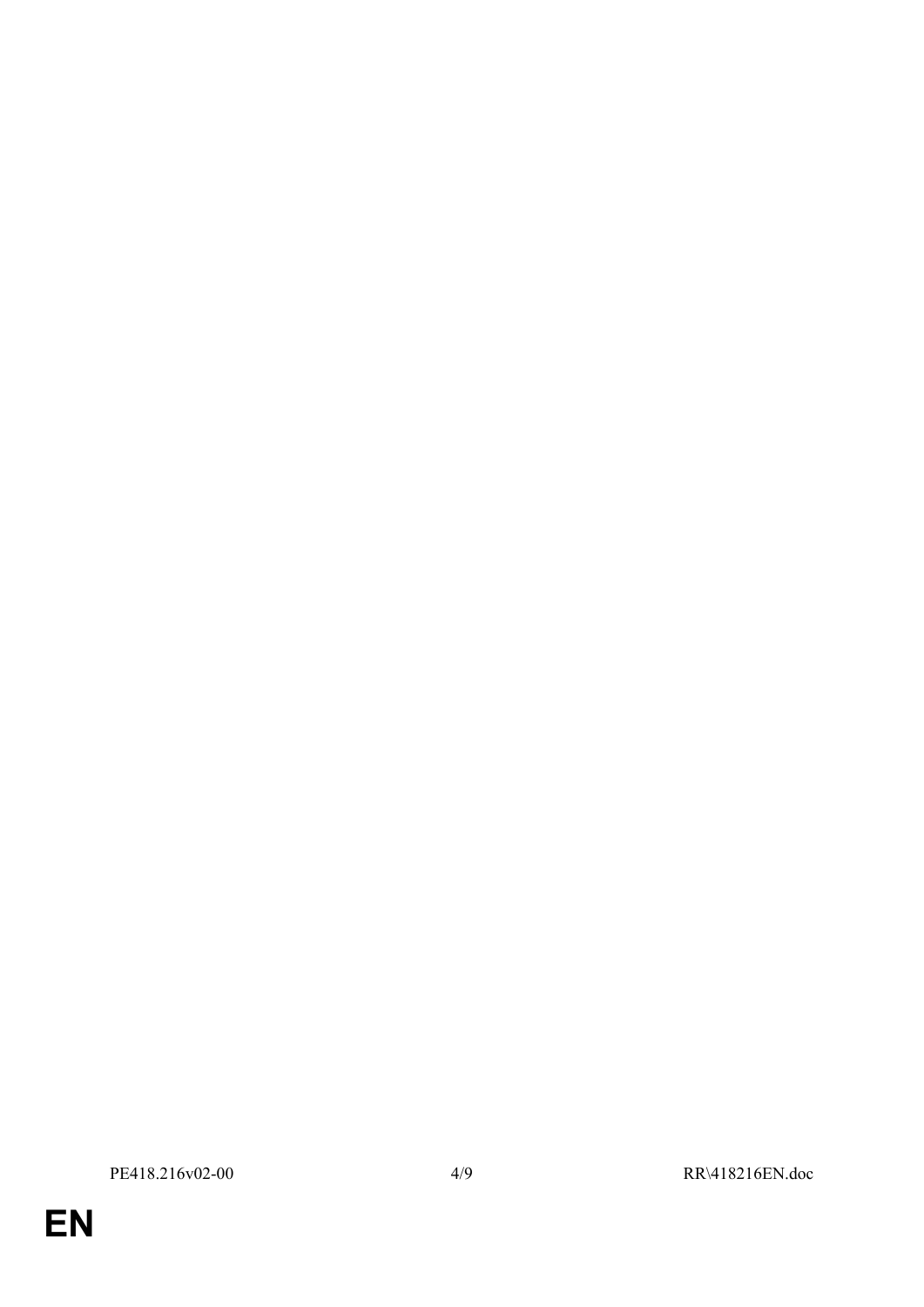# <span id="page-4-0"></span>**DRAFT EUROPEAN PARLIAMENT LEGISLATIVE RESOLUTION**

**on the Council common position for adopting a regulation of the European Parliament and of the Council laying down Community procedures for the establishment of residue limits of pharmacologically active substances in foodstuffs of animal origin, repealing Council Regulation (EEC) No 2377/90 and amending Directive 2001/82/EC of the European Parliament and of the Council and Regulation (EC) No 726/2004 of the European Parliament and of the Council (15079/2/2008 – C6-0005/2009 – 2007/0064(COD))**

#### **(Codecision procedure: second reading)**

#### *The European Parliament*,

- having regard to the Council common position  $(15079/2/2008 C6 0005/2009)$ ,
- having regard to its position at first reading<sup>1</sup> on the Commission proposal to Parliament and the Council (COM(2007)0194),
- having regard to Article 251(2) of the EC Treaty,
- having regard to Rule 67 of its Rules of Procedure,
- having regard to the recommendation for second reading of the Committee on the Environment, Public Health and Food Safety (A6-0048/2009),
- 1. Approves the common position;
- 2. Notes that the act is adopted in accordance with the common position;
- 3. Instructs its President to sign the act with the President of the Council pursuant to Article 254(1) of the EC Treaty;
- 4. Instructs its Secretary-General to sign the act, once it has been verified that all the procedures have been duly completed, and, in agreement with the Secretary-General of the Council, to have it published in the Official Journal of the European Union;
- 5. Instructs its President to forward its position to the Council and Commission.

<sup>1</sup> Texts adopted, 17.6.2008, P6\_TA(2008)0285.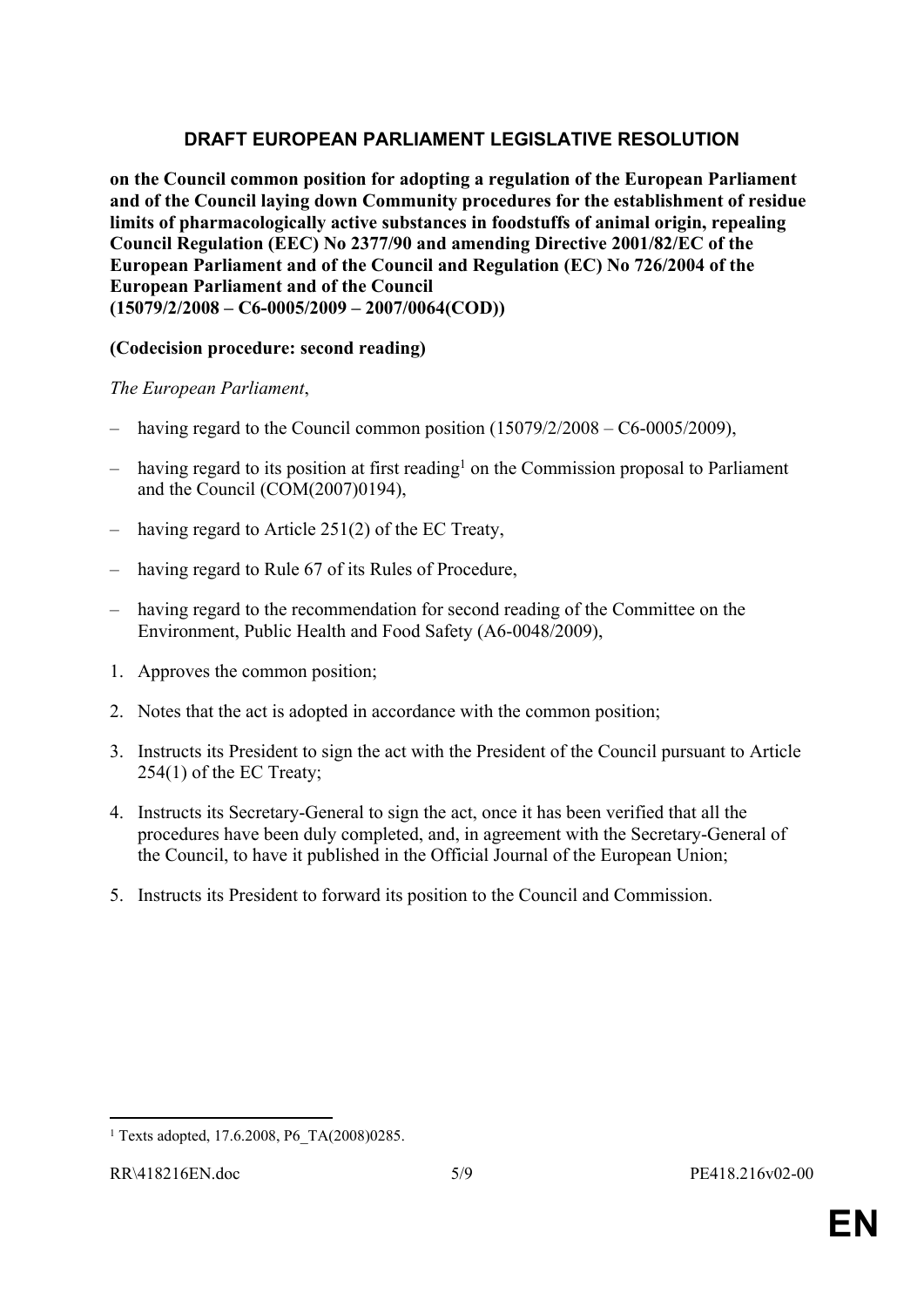# <span id="page-5-0"></span>**EXPLANATORY STATEMENT**

#### **Aim**

The aim of the Commission proposal is to limit the exposure of consumers to pharmacologically active substances intended for use in veterinary medicinal products for food producing animals as well as residues thereof in foodstuffs of animal origin. This includes foodstuffs imported from third countries .The intention of new legislation was not to compromise but rather to enhance the availability of veterinary medicinal products in the EU which continues to be a problem for many veterinary practitioners. Finally, and in accordance with the principles of better regulation, the readability and clarity of the existing legislation should be improved.

#### **Procedure**

Whereas the European Parliament was able to reach a consensus with relative ease and speed based upon the report adopted in the Environment Committee, Council required considerable internal deliberation under the Portuguese and Slovene Presidencies and was only able to conclude its Common Position under the French Presidency in the second half of 2008.

This was the result of a series of informal trilogues with the Council and the Commission which were concluded in October 2008. The Common Position text approved on the 18 December 2008 by the Council, and announced in the European Parliament on 15 January 2009, fully reflects the compromise achieved through negotiation between the three institutions.

This codecision file can therefore be concluded as an early second reading agreement by a vote on the compromise package, as agreed in the informal trilogue and reflected in the Common Position text, in the Environment Committee and subsequently the Plenary.

#### **Key issues**

The key points addressed in the new text are as follows:

- **reference points for action**: this is now defined as the level of a residue of a pharmacologically active substance, established for control reasons in the case of certain substances for which a maximum residue limit has not been laid down in accordance with this Regulation. In addition, Parliament introduced a new Article on implementing reference points for action. The reference points for action shall be reviewed in the light of any new data concerning the protection of human health and the food chain;
- European Food Safety Authority: the risk management recommendations should take into account any relevant scientific findings of the European Food Safety Authority, by way of letters of cooperation;
- scientific risk assessment: the principles of risk assessment pursuant to Articles 4 to 8 shall be applied in order to guarantee a high level of health protection;

PE418.216v02-00 6/9 RR\418216EN.doc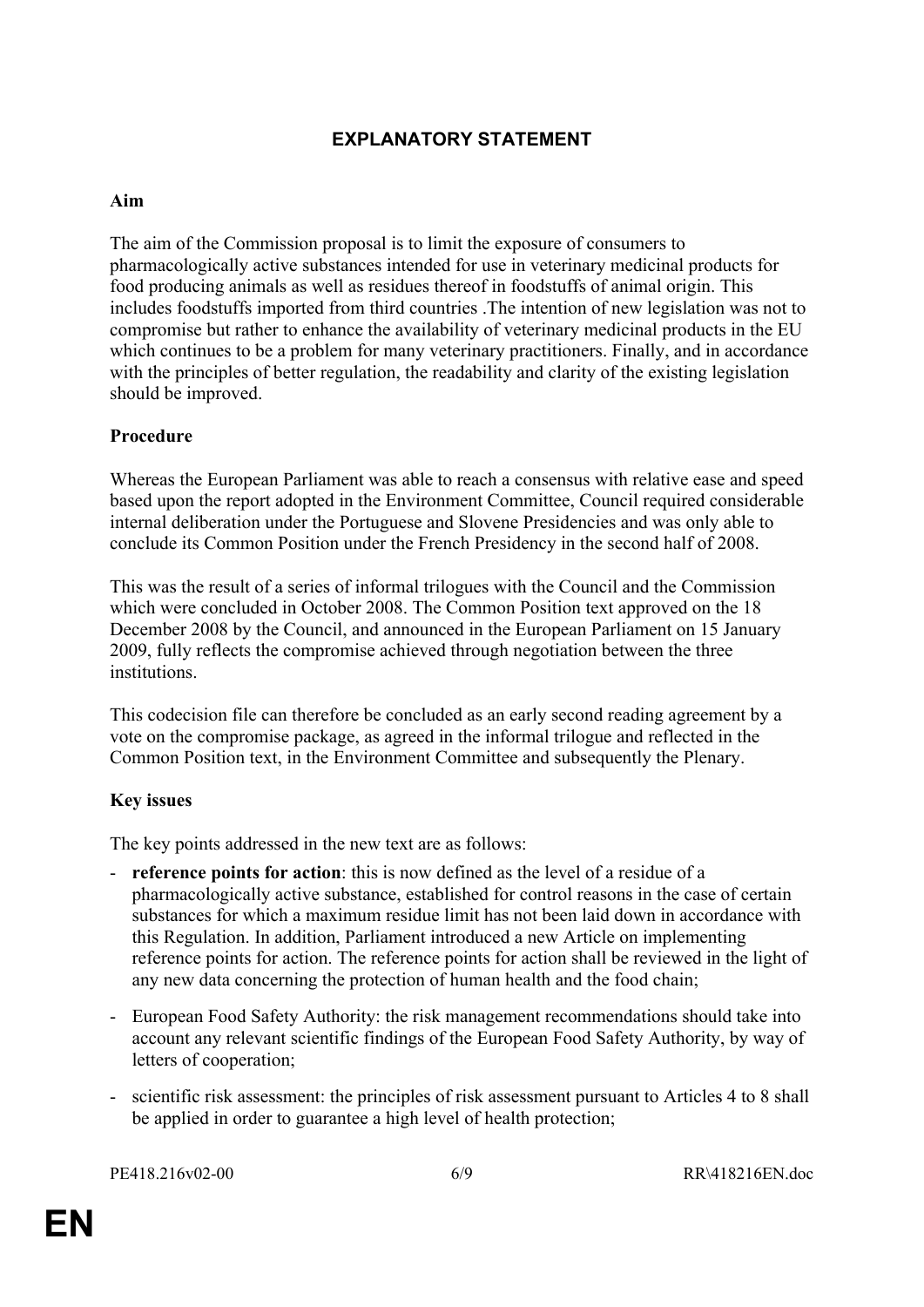- toxicological, as well as pharmacological or microbiological effects in human beings should be considered;
- equidae: a new clause states that veterinary medicinal products which do not have a maximum residue limit for equidae, which are not included in Annex IV of Regulation (EEC) No 2377/90 or in Article 13(2) of this Regulation, and which are used "off-label", as defined in Article 1(16) of Directive 2001/82/EC, and "under the provisions of the cascade" and not administered intra-muscularly or subcutaneously, shall have a nominal withdrawal period of six months. Furthermore, the use of pharmaceuticals containing pharmacologically active ingredients not on "the essential" substances list or the "positive list" for equidae referred to in Article 10(3) of Directive 2001/82/EC and not administered intra-muscularly or subcutaneously, shall have a nominal withdrawal period of six months if deemed of clinical benefit.
- urgent authorisation: in specific cases where urgent authorisation is required to ensure the protection of human health and animal health and welfare, the Commission may, in accordance with the regulatory procedure with scrutiny, establish a provisional maximum residue limit for a period not exceeding five years;
- requests for an opinion on maximum residue limits: the proposal had stated that the Commission or Member States may forward to the Agency requests for an opinion for substances not intended for use in veterinary medicinal products to be placed on the market in the Community and where no application for such substances has been made. Parliament introduced wording which states that the Commission, Member States or a third party pursuing legitimate interests may forward to the Agency requests for an opinion on MRLs for pharmacologically active substances in certain circumstances which are prescribed in the text;
- comitology: defining the methodology of the risk assessment and of risk management will be done in accordance with the regulatory procedure with scrutiny. Moreover, Parliament altered the time limits for the adoption of decisions;
- accelerated procedure for an Agency opinion: a new clause states that, in specific cases where a veterinary medicinal product or a biocidal product needs to be authorised as a matter of urgency for reasons relating to the protection of public health or of animal health or welfare, the Commission, any person who has requested an opinion, or a Member State may ask the Agency to carry out an accelerated procedure for the assessment of the maximum residue limit of a pharmacologically active substance contained in those products. The Agency shall ensure that the Committee is able to issue its opinion within 150 days following receipt of the application;
- placing on the market: a new Article states that if the maximum residue limits or reference quantities established under this Regulation are exceeded, the product shall not be placed on the market as a foodstuff, transformed into foodstuffs or mixed with foodstuffs.

Foodstuffs of animal origin containing pharmacologically active substances for which no maximum residue limits have been set may not be placed on the market;

import: Member States shall prohibit the import and placing on the market of food of animal origin containing residues resulting from the illegal administration of

```
RR\418216EN.doc 7/9 PE418.216v02-00
```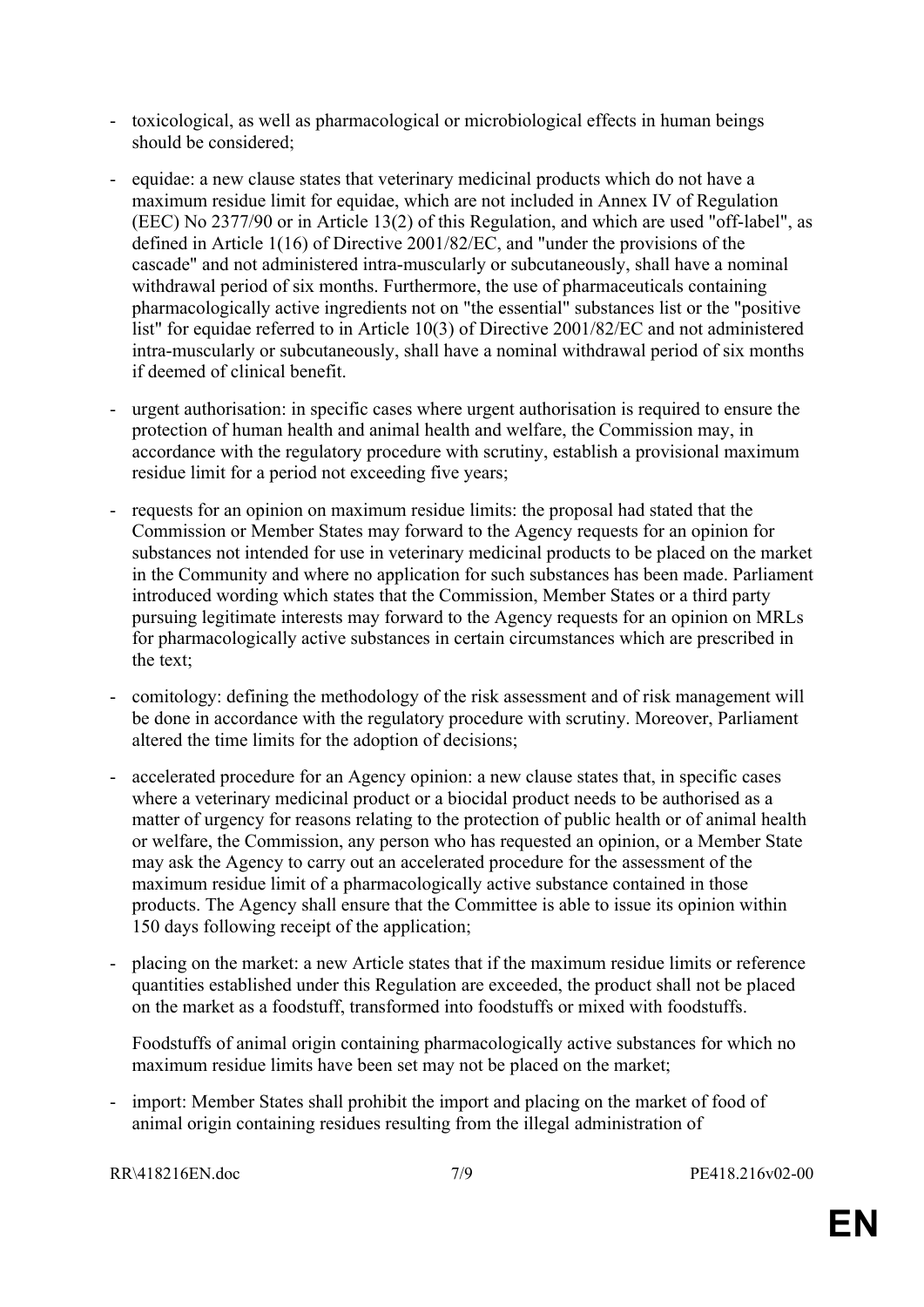pharmacologically active substances which are not subject to a classification in accordance with the text. Accordingly, imports from third countries of food containing residues resulting from the illegal administration of substances whose use is use is banned within the European Union shall be prohibited in the interests of public health;

- report: the Commission shall, not later than five years after the entry into force of the Regulation, submit a report which will, in particular, review the experience gained from the application of the Regulation, and, if appropriate, be accompanied by proposals.

#### **Rapporteur's recommendation**

The rapporteur, Avril Doyle (EPP-ED, IE), recommends the adoption *en bloc* of the Common Position by the Environment Committee and the Plenary without modification or amendment as it reflects in its entirety the agreement reached with Council and the Commission.

**EN**